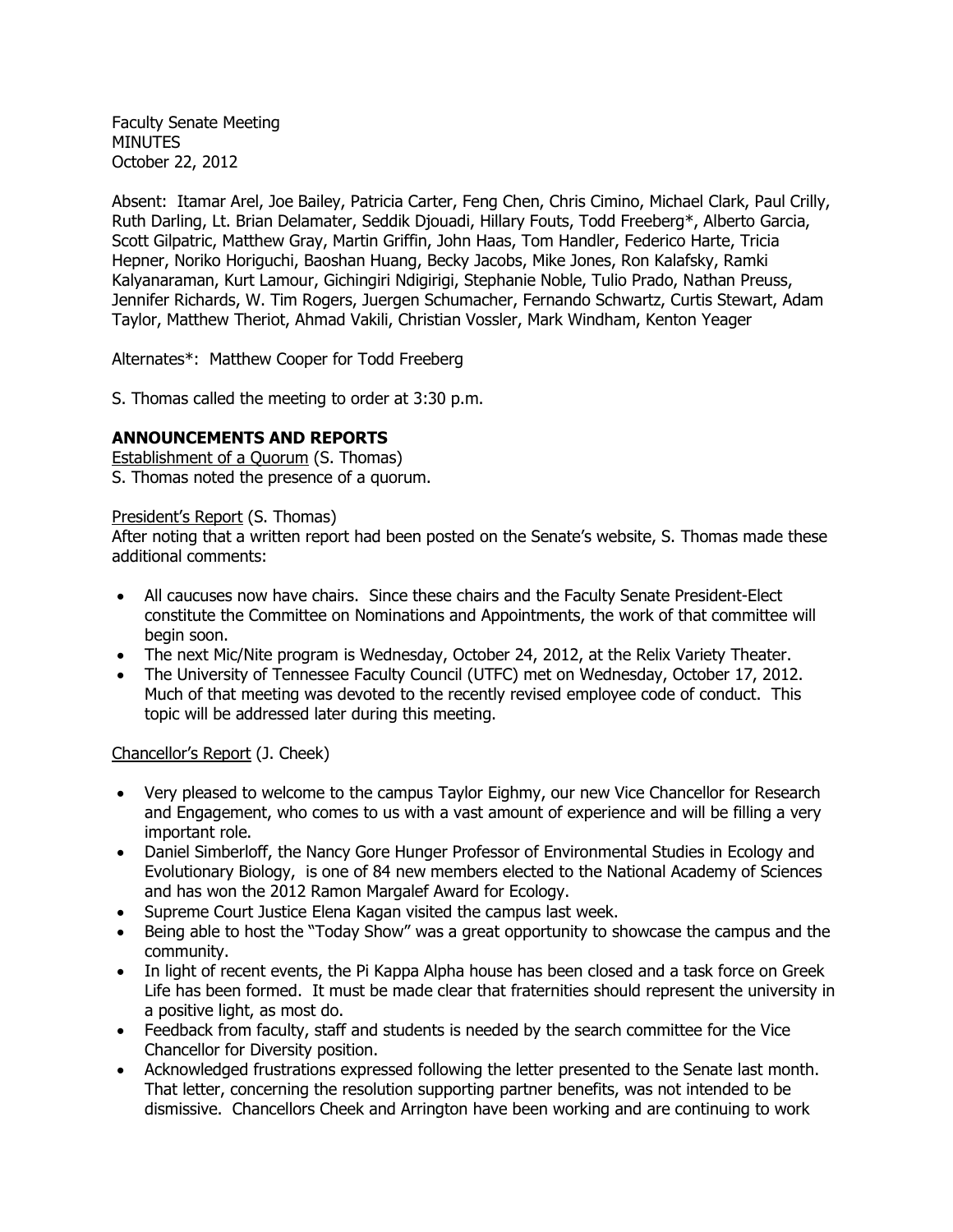with Faculty Senate leadership and many other constituencies on this issue. Another letter will be presented to the Senate (hopefully within the next few weeks) to provide a better explanation of the position.

Provost's Report (S. Martin)

- Please attend the Mic/Nite; it has been quite a valuable event for sharing research.
- A review of the Tennessee Teaching and Learning Center is underway. We should be receiving a report from consultants shortly.
- Last year, after the Board of Trustees approved the rank of "senior lecturer," we held the first round of promotions to this rank using draft procedures. At this month's Executive Council meeting, John Zomchick presented a proposal for revising this promotion process based on the results seen during that first round. The intention is for this process to be reviewed by the Faculty Affairs Committee and recommended for inclusion in the Manual for Faculty Evaluation. In order to not lose the momentum gained last year, this second draft will be used for the current year's promotion cycle for lecturers.
- Currently putting together faculty committees and administration for SACS accreditation. A new quality enhancement plan will be proposed. Please serve if asked to support this activity.

# **APPROVAL OF MINUTES**

## Faculty Senate Minutes

S. Thomas asked if there were any corrections or additions needed to the minutes of the Faculty Senate meeting on September 24, 2012. When no revisions were offered, J. Hall moved to approve the minutes as presented. S. Zhang provided a second to the motion. The motion passed by voice vote.

## Faculty Senate Executive Council Minutes

S. Thomas noted that the minutes of the Executive Council meeting on October 10, 2012, were available on the Senate's website for review.

# **MINUTES POSTED ELECTRONICALLY**

Graduate Council Minutes (R. Brockett)

S. Thomas called upon R. Brockett to present the minutes from the Graduate Council meeting on September 6, 2012.

- Academic Policy Council met, but had no recommendations at that time.
- Appeals Committee met and considered two cases.
- Recommendations were made regarding 12 doctoral status appointments.

A motion was made by A. Sachs to approve the minutes as presented. A second to the motion was provided by J. Hall. The motion passed by voice vote.

# **PREVIOUS BUSINESS**

## Faculty Affairs Committee (P. Daves)

P. Daves reviewed the proposed revision to the Faculty Senate's Bylaws, presented during the meeting on September 24, 2012, to extend to lecturers and clinical instructors the rights (1) to vote for representation in the Senate and (2) to serve in the Senate. The proposal would also allow a special election for ten lecturers or clinical instructors to serve the remainder of the current year. This election would be conducted by the Non-Tenure Track Faculty Advisory Committee and the Senate's President-Elect.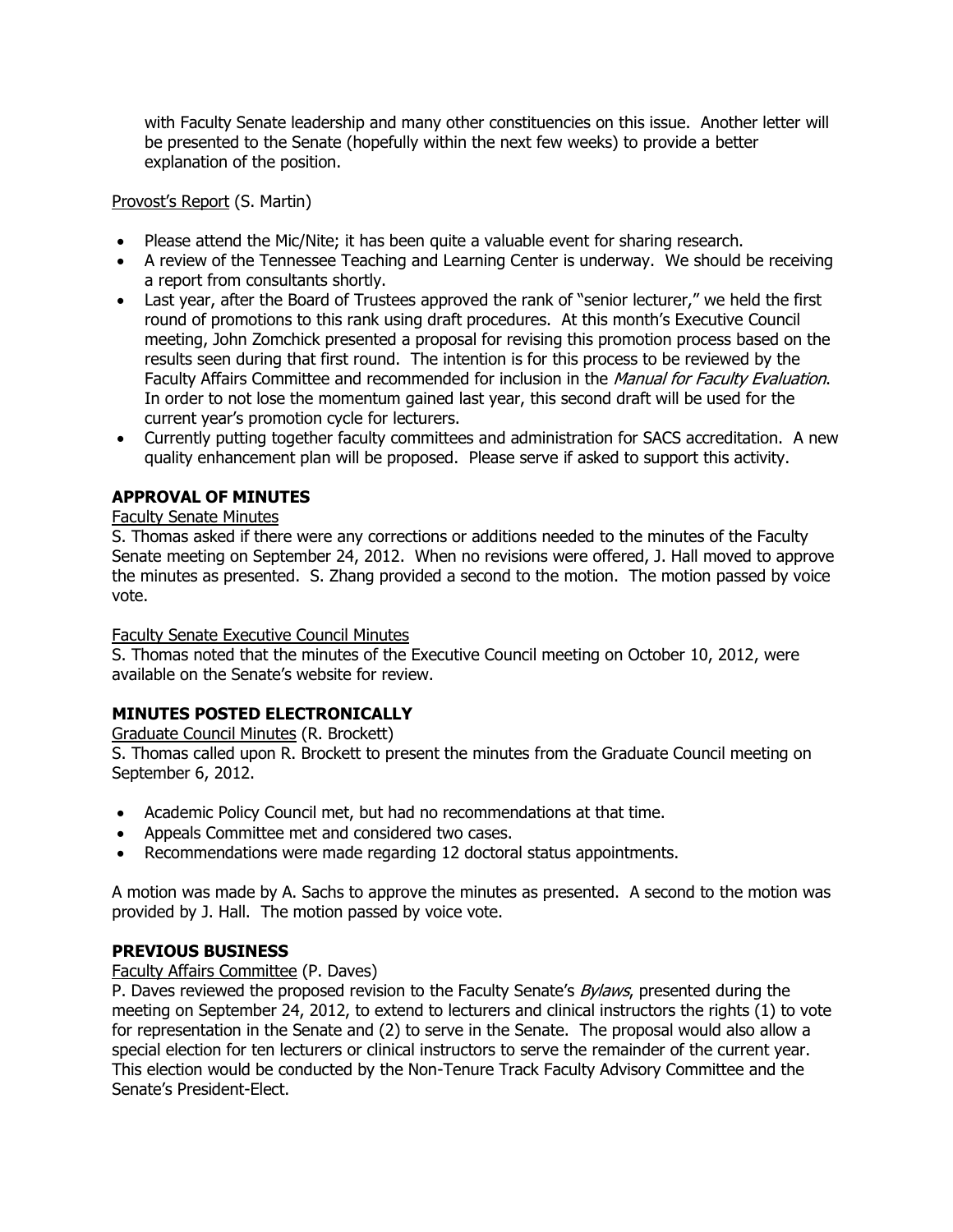In response to a question raised during the previous meeting, Daves stated that a comparison with last year's faculty census figures suggests that adding the FTE counts for lecturers and clinical instructors would increase the Senate by 17 seats. This increase would be divided among nine caucuses. The largest increase (five seats) would go to the Arts and Sciences, Humanities caucus. Four caucuses would each gain two seats and four would each gain one seat.

In future elections, no seats would be allotted for lecturers or clinical instructors. Each caucus will be free to decide how many such faculty members (if any) to nominate. A few restrictions will be placed on their service, such as (for example) not being eligible to serve as President or as members of the Appeals Committee.

Coming as a recommendation from the Executive Council, the motion did not require a second. The motion passed, with two votes in opposition noted.

### **NEW BUSINESS**

### 2013-2014 Faculty Senate Meeting Schedule (D. Golden)

D. Golden, in his role as President-Elect, reported on the schedule of Senate meetings for the next academic year. The Senate's *Bylaws* specify the normal meeting dates to be the third Monday in September, October, and November and the first Monday in February, March, April, and May, unless adjustments are needed to avoid (for example) religious holidays. No such adjustments are required for the next academic year. Although not specified within the  $Bvlaws$ , the Executive Council traditionally meets on the Monday afternoon, two weeks prior to each Senate meeting. Three exceptions to this general practice were noted for the next academic year.

- Tuesday, September 3, 2013 (prior to the September Senate meeting)
- Tuesday, January 21, 2014 (prior to February Senate meeting)
- Wednesday, April 23, 2014 (prior to the May Senate meeting)

This schedule was accepted by common consent.

#### Code of Conduct (S. Thomas)

S. Thomas reported that, on October 2, 2012, he received notification via email of the revision of the University's employee code of conduct (HR policy 0580), effective July 1, 2012. [See attachment 4 to the agenda for this meeting.] When he shared this notification with the Executive Council on October  $10^{\text{th}}$ , several concerns had been expressed. As a UTFC meeting was already scheduled for October  $17<sup>th</sup>$ , the Executive Council requested that this matter be considered at that meeting.

Bill Moles, of the Office of Institutional Compliance, was invited to this meeting to provide background information about the revision process and to outline changes from the previous version of the policy (that had been in effect since October 1, 2006). The major impetus for these changes was a recent revision of the Federal Sentencing Guideline requiring organizations (such as the University) to facilitate a culture that promotes responsible and ethical behavior.

Our UTFC representative, D. Patterson, shared the concerns raised at the Executive Council meeting and cited the relevant passage of the UTK Faculty Handbook (1.5 Shared Governance) in support of our expectation that the faculty would be consulted prior to the establishment such policies. That the faculty had such expectations was apparently a surprise to the representatives from Human Resources, the Office of General Counsel, and the Office of Institutional Compliance that had worked together on this revision.